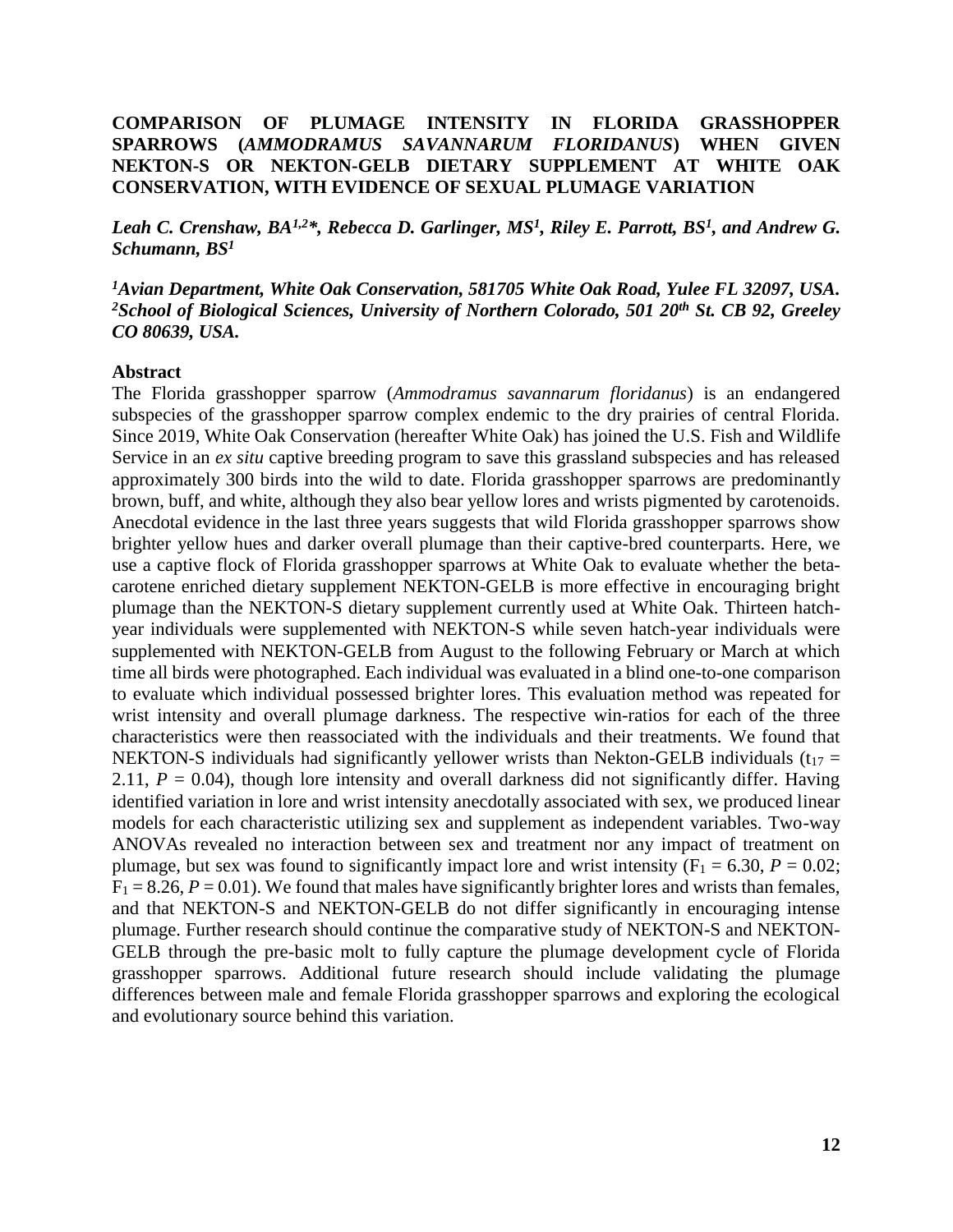### **Introduction**

The Florida grasshopper sparrow (*Ammodramus savannarum floridanus*) is a subspecies of the greater grasshopper sparrow complex and has been described as the most endangered bird in North America (Jannot, 2017; USFWS, 2019). This sedentary subspecies is dependent on and endemic to Florida's dry prairie habitat and has suffered an estimated 81% loss of prairie habitat from 1900 to 1999, primarily to agricultural and silvicultural land conversion (Pranty & Tucker, 2006; Shriver & Vickery, 1999). Available habitat has continued to decline, and a fragmented distribution of 45,000 ha of appropriate habitat remain for the Florida grasshopper sparrow (Delany *et* al., 2007). The subspecies was classified as endangered by the U.S. Fish and Wildlife Service in 1986 (USFWS, 2019). Despite its listing, the Florida grasshopper sparrow continued to decline through the 1990s and 2000s (Hewett Ragheb *et al.*, 2019). In 2015, state and federal officials launched a captive breeding program, which White Oak Conservation joined in 2016 (USFWS, 2019). Beginning in 2019, captive-raised birds have been released into the wild population each summer, now totaling approximately 300 birds released (A. Schumann, personal communication, May 25, 2021).

As a ground-dwelling species, these birds are primarily feathered in shades of brown, tan, and black with ochraceous lores and wing edges concentrated at the carpal joint (hereafter wrists) (Vickery, 2020). These yellow feathers are pigmented by carotenoids, a compound Florida grasshopper sparrows cannot synthesize on their own but instead must ingest through their arthropod-heavy diet (Hõrak *et al*., 2001; Delany *et al*., 2000). Many species of songbirds are known to utilize melanin- and carotenoid-based sexual signaling to reflect mate-quality in breeding, including Great Tits (*Parus major*), American Goldfinches (*Spinus tristis*), Greenfinches (*Chloris chloris*), Zebra Finches (*Taeniopygia guttata*), and House Finches (*Haemorhous mexicanus*; Griffith *et al*., 2005; Hill, 2002). Carotenoid-based ornamentations are thought to be an honest signal in many bird species as they are part of the metabolic pathways for several immune-related compounds and have been shown to accurately predict parasite loads in birds (Griffith *et al*., 2005; Hill, 2002; Hõrak *et al.*, 2004). Because yellow pigments have been shown to be important indicators of individual quality in many species of birds, it is possible that the ochraceous wrists and lores of Florida grasshopper sparrows serve similar signaling functions. However, anecdotal evidence collected by White Oak has shown that the Florida grasshopper sparrows bred in captivity at White Oak show duller plumage than even the same individuals recaptured after a year in the wild (Figure 1).

Here we utilized a captive flock of Florida grasshopper sparrows at White Oak to determine if offering a diet higher in carotenoids results in producing birds with brighter ochraceous wrists and lores or darker overall body plumage. Thirteen sparrows received NEKTON-S dietary supplement from hatch while seven individuals received NEKTON-GELB dietary supplement, which is advertised to promote yellow feather growth and contain high levels of carotenoids (NEKTON, n.d.). In order to determine if NEKTON-GELB is a more effective supplement for encouraging plumage brightness, photographs of these birds were compared in a series of blind one-to-one comparisons and judged for the yellow hue intensity of the wrists and lores as well as overall body darkness.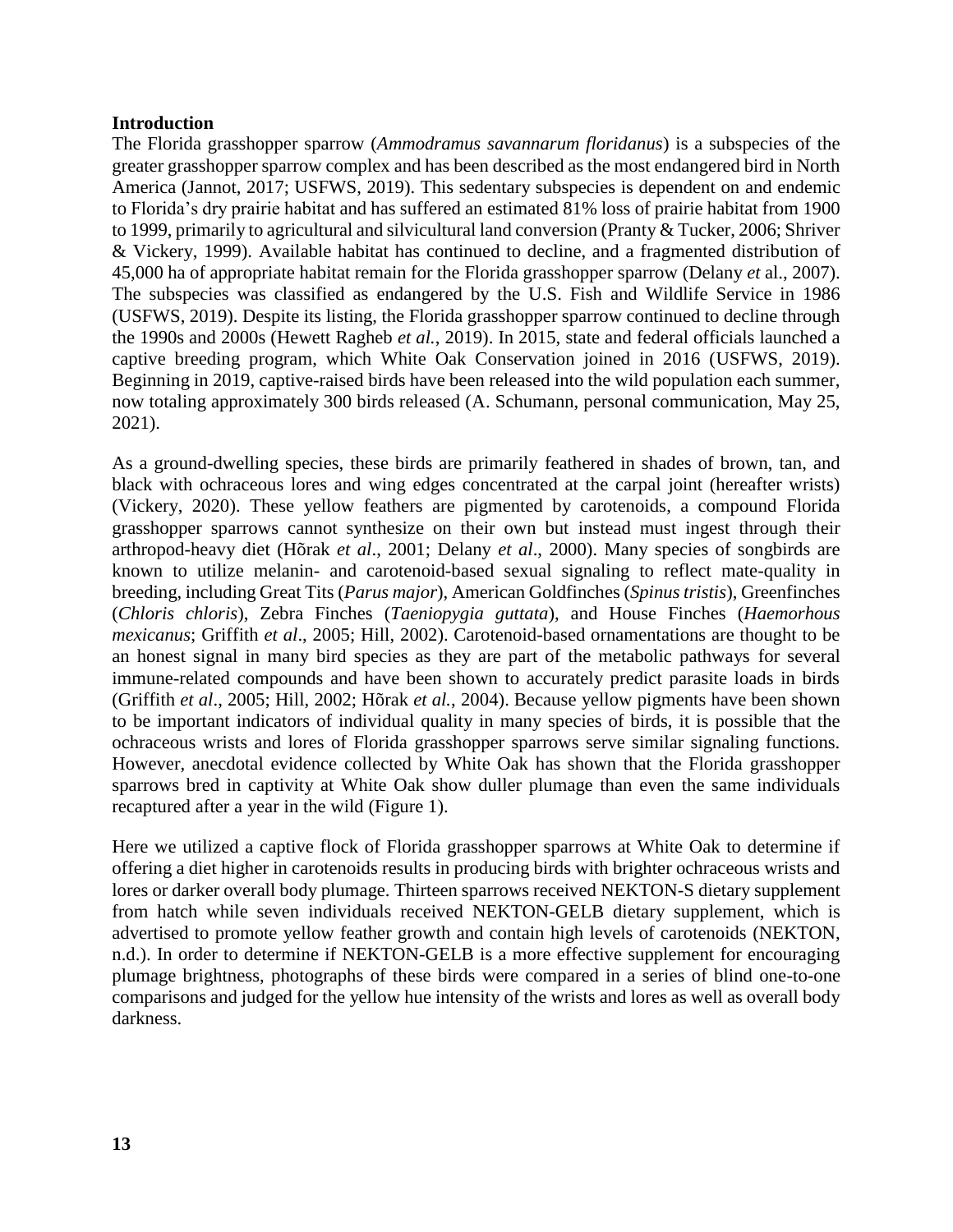### **Materials and Methods**

# *Diet and Supplementation*

All sparrows in this study were offered at least 1 tsp of commercial passerine seed and insectivore grain (Higgins Supreme Finch Seed, Higgins Premium Pet Foods, Miami, FL 33167; Mazuri Insectivore Diet, Mazuri Exotic Animal Nutrition, Richmond, IN 47374). For birds in enclosures with multiple other birds, additional finch seed and insectivore diet was offered such that all birds received at least 1 tsp finch seed and at least 0.5 tsp insectivore diet when diets were divided evenly between birds. Additionally, two types of feeder insects were offered twice daily: crickets (*Acheta domesticus*) and mealworms (larval beetle *Tenebrio molitor*) supplied by Premium Crickets (Winder, GA 30680). All insect diet components were dusted with NEKTON-S  $(n = 13$ individuals) or NEKTON-GELB ( $n = 7$  individuals) beginning August 8, 2020 (Nekton USA, Arcata, CA 95521). Prior to August 8, all individuals were receiving NEKTON-S dusted insects from hatch to the trial start date.

NEKTON-S supplement was given at a rate of 1 g of supplement per 100 g of insect diet. NEKTON-GELB supplement was given at the higher rate of 1.33 g of supplement per 100 g of insect diet to compensate for the decreased concentration of vitamins per g of supplement compared to NEKTON-S (Table 1).

# *Plumage Photography and Comparison*

All individuals were photographed as second-years during their pre-shipment veterinary exams prior to transfer from White Oak in February and March of 2021 while in pre-alternate molt or partial alternate and basic plumage. Photographs were taken with a Canon EOS20D with a Canon 75mm lens of birds held in photographer's grip. All birds were photographed in front of a white tri-fold background in the same room a standardized distance from the camera and background. All birds were photographed to show the anterior, dorsal, and lateral view (Figure 2).

Photographs were edited to obscure the identifying color bands and the hands of the handler, and each individual was assigned a random four-digit identifying number. One-to-one blind comparisons were made determining individually which of the two birds possessed 1) brighter lores, 2) brighter wrists, and 3) darker overall plumage (Figure 2). Comparisons were conducted in two batches aligned with the two sets of veterinary exams. In the first, all seven NEKTON-GELB individuals were compared with five NEKTON-S individuals. In the second set of comparisons, four NEKTON-GELB individuals were reassigned new identification numbers and compared with eight new and two repeated NEKTON-S individuals. Once all individuals were compared to all other individuals, the birds were identified using their identification numbers.

### *Statistical Analysis*

Birds were scored based on the number of comparisons "won" out of total number of comparisons for each of the three considered traits. These win-ratios for lores, wrists, and overall darkness between NEKTON-S and NEKTON-GELB individuals were analyzed using the two-sample t-test assuming unequal variance in R using the package "tidyverse" (R Core Team, 2021; Wickham *et al*., 2019). Secondary analyses were conducted treating sex as an additional variable. Using the package "lmtest," data for each characteristic were evaluated for normality and homogeneity of variance using the Shapiro-Wilk normality test and the Breusch-Pagan Test for Heteroscedasticity (Zeileis & Hothorn, 2002). Then, three two-way ANOVAs were run evaluating how sex,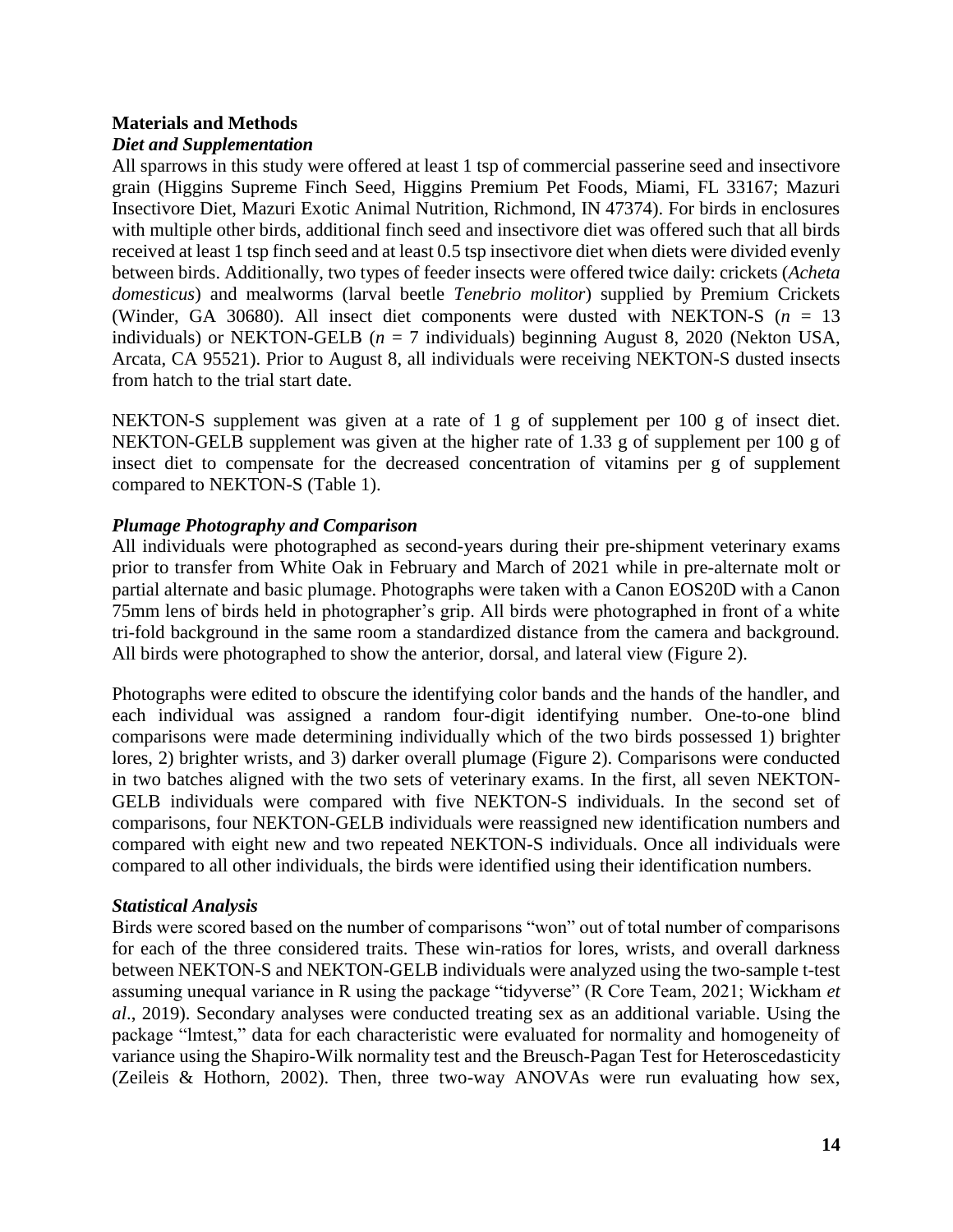supplement, and the interaction of sex and supplement impact lore intensity, wrist intensity, and overall darkness.

# **Results**

NEKTON-S individuals had significantly yellower wrists than Nekton Gelb individuals ( $t_{17} = 2.25$ ,  $P = 0.04$ ). NEKTON-GELB and NEKTON-S individuals did not differ significantly in lore intensity or overall darkness (t<sub>14</sub> = 0.47,  $P = 0.65$ ; t<sub>13</sub> = 1.38,  $P = 0.19$ , respectively; Figure 3).

The win-ratios for lore intensity were found to have both normal distribution and homogeneity of variance (W = 0.95,  $P = 0.34$ ;  $BP_3 = 1.78$ ,  $P = 0.62$ ). A two-way ANOVA revealed no significant interactions between sex and treatment  $(F_1 = 0.49, P = 0.49)$ , and found sex but not treatment significantly impacted lore intensity ( $F_1 = 6.30$ ,  $P = 0.02$ ;  $F_1 = 0.06$ ,  $P = 0.81$ , respectively; Figure 4).

The win-ratios for wrist intensity were found to have both normal distribution and homogeneity of variance (W = 0.94,  $P = 0.28$ ;  $BP_3 = 7.54$ ,  $P = 0.06$ ). A two-way ANOVA revealed no significant interactions between sex and treatment  $(F_1 = 0.20, P = 0.66)$ , and found sex but not treatment significantly impacted wrist intensity  $(F_1 = 8.26, P = 0.01; F_1 = 3.79, P = 0.06$ , respectively; Figure 4).

The win-ratios for overall darkness were found to have both normal distribution and homogeneity of variance (W = 0.91,  $P = 0.06$ ;  $BP_3 = 4.18$ ,  $P = 0.24$ ). A two-way ANOVA revealed no significant interactions between sex and treatment ( $F_1 = 0.02$ ,  $P = 0.88$ ), and found neither sex nor treatment significantly impacted overall darkness ( $F_1 = 2.95$ ,  $P = 0.11$ ;  $F_1 = 1.43$ ,  $P = 0.25$ , respectively; Figure 4).

### **Discussion and Conclusions**

Preliminary analysis indicated that NEKTON-S individuals developed yellower wrists than NEKTON-GELB individuals. However, considering the minute but noticeable plumage differences observed between males and females, the varying sex ratios in each batch of comparisons and in each treatment group posed a confounding variable that necessitated further analysis. When sex was evaluated as another variable impacting plumage intensity, the only variable found to impact lore and wrist intensity was sex, not treatment. With this relationship identified, the findings of the initial t-test between all NEKTON-S and all NEKTON-GELB individuals become less robust as the sex ratios of the two groups vary, likely belying the perceived significant differences. This study does however present novel evidence that male Florida grasshopper sparrows possess brighter lores and wrists than their monomorphic female counterparts. Finally, no variables were identified that significantly impacted overall plumage darkness.

This study found that in spite of the carotenoid-content of NEKTON-GELB, birds supplemented with NEKTON-GELB did not produce more vibrant plumage than those supplemented with NEKTON-S over the course of their hatch-year fall, second-year winter, and second-year early spring pre-alternate molt. Considering that NEKTON-GELB contains lower proportions of several key vitamins than NEKTON-S, this study supports the use of NEKTON-S during this phase of an individual's life. However, further studies on the impact of NEKTON-GELB on plumage intensity throughout a full molt cycle could provide more robust conclusions, particularly considering that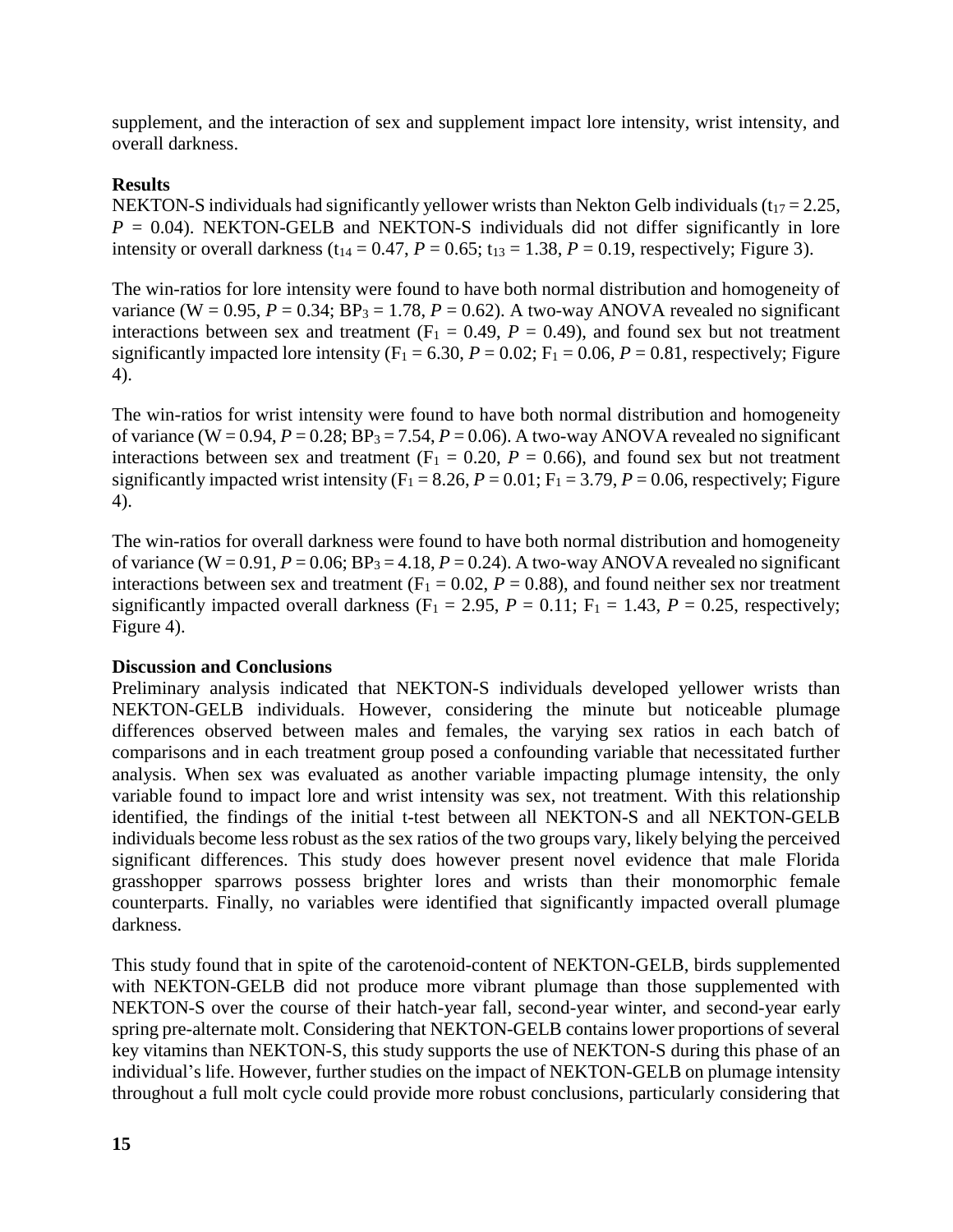Florida grasshopper sparrows replace most of their feathers in the pre-basic molt, which this study does not cover. Additionally, though Florida grasshopper sparrows are monomorphic, the variation in plumage intensity between males and females implies a sexually selective pressure that merits further investigation (Hill, 2006).

## **Acknowledgements**

We would like to thank the Fish and Wildlife Foundation of Florida and the U.S. Fish and Wildlife Service for supporting the Florida grasshopper sparrow program at White Oak, facilitating this research. We thank the Florida Fish and Wildlife Conservation Commission for their collaboration. We also thank Rebecca Buteau, Samantha Borer, Mary Ellen Petraska, Carson Williams, Zara Bittner, Kelli Lewis, Angelica Reed, Lauren Hayes, Hollyanne Ebner, Gerald Thompson, Gabby Taverna, and Ben Sharpless who assisted in the daily care of the White Oak Florida grasshopper sparrow flock as well as Dr. Scott Citino, Dr. Jessica Emerson, Dr. Rachel Turner, Dr. Kyle Donnelly, and the White Oak Animal Health Team. Finally, we thank Heidi Bissell for consultation and encouraging us to investigate Florida grasshopper sparrow diet and nutrition.

# **Literature Cited**

- Delany MF, Lockley TC, Pranty B, and Scheuerell MD (2000) Stomach contents of two nestling Florida grasshopper sparrows. *Fla Field Nat* 28(2): 75-77.
- Delany MF, Shumar MB, McDermott ME, Kubilis PS, Hatchitt JL, and Rivero RG (2007) Florida grasshopper sparrow distribution, abundance, and habitat availability. *Southeast Nat* 6(1): 15- 26.
- Griffith SC, Parkert TH, and Olson VA (2006) Melanin- versus carotenoid-based sexual signals: is the difference really so black and red? *Anim Behav* 71: 749-763.
- Hewett Ragheb EL, Miller KE, and Hoerl Leone E (2019) Exclosure fences around nests of imperiled Florida grasshopper sparrows reduce rates of predation by mammals. *J Field Ornithol* 90(4): 309-324.
- Hill GE, Inouye CY, and Montgomerie R (2002) Dietary carotenoids predict plumage coloration in wild house finches. *Proc R Soc Lond B* 269: 1119-1124.
- Hõrak P, Ots I, Vallau F, Spottiswoode C, and Pape Møller A (2001) Carotenoid-based plumage coloration reflects hemoparasite infection and local survival in breeding great tits. *Oecologia* 126: 166-173.
- Hõrak P, Saks L, Karu U, Ots I, Surai PF, and McGraw KJ (2004) How coccidian parasites affect health and appearance of greenfinches. *J Anim Ecol* 73(5): 935-947.
- Jannot M (2017) Inside the Race to Race the Florida Grasshopper, North America's Most Endangered Bird. In: Audubon Magazine. https://www.audubon.org/magazine/fall-2017/inside-race-save-florida-grasshopper-sparrow-north. Accessed May 28, 2021.
- NEKTON GmbH (n.d.) Nekton Products: Successful as nature itself! http://www.nekton.net/images/pdf/nekton-brochure-birds-englisch.pdf. Accessed May 28, 2021.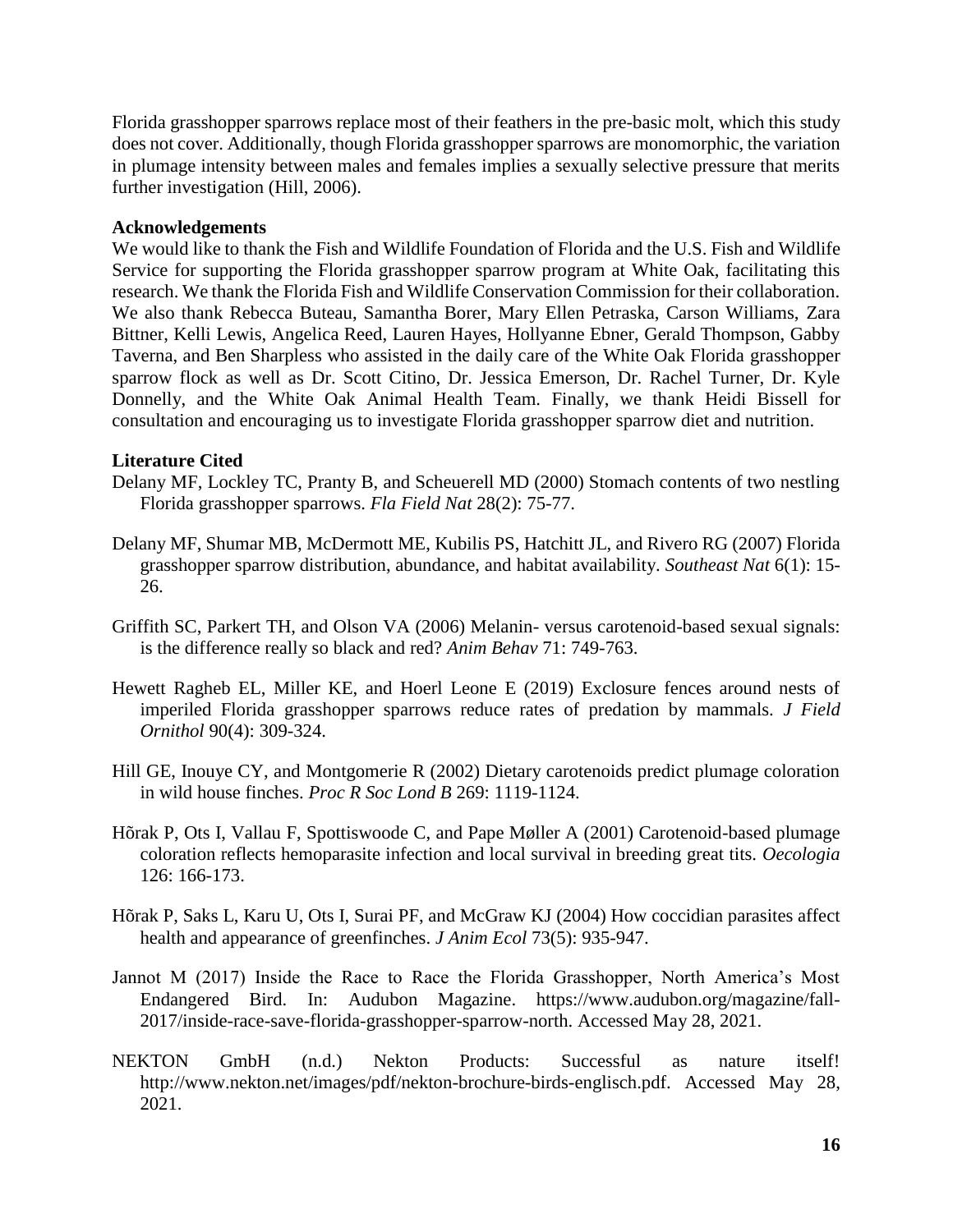- Pranty B and Tucker JW (2006) Ecology and Management of the Florida grasshopper sparrow. In: Noss RF, Ed. Land of Fire and Water. *Proceedings of the Florida Dry Prairie Conference*. Sebring, Florida. pp 188-200.
- R Core Team (2021) R: A Language and Environment for Statistical Computing. R Foundation for Statistical Computing, Vienna, Austria. In: https://www.R-project.org/. Accessed May 28, 2021.
- Shriver WG and Vickery PD (1999) Aerial assessment of potential Florida grasshopper sparrow habitat: conservation in a fragmented landscape. *Fla Field Nat* 27(1): 1-9.
- [USFWS] U.S. Fish and Wildlife Service (2019) Recovery Plan for Florida grasshopper sparrow (*Ammodramus savannarum floridanus*). https://www.fws.gov/verobeach/MSRPPDFs/FloridaGrasshopperSparrow.pdf. Accessed May 28, 2021.
- Vickery PD (2020) Grasshopper sparrow (*Ammodramus savannarum*). In: Poole AF and Gill FB, Eds. Birds of the World. Cornell Lab of Ornithology, Ithaca, NY. https://birdsoftheworld.org/bow/species/graspa/cur/introduction. Accessed May 28, 2021.
- Wickham H, Averick M, Bryan J, Chang W, D'Agostino McGowan, François R, Grolemund G, Hayes A, Henry L, Hester J, Kuhn M, Müller K, Ooms J, Robinson D, Paige Seidel D, Spinu V, Takahashi K, Vaughan D, Wilke C, Woo K, and Yutani H (2019) Welcome to the tidyverse. *J Open Source Softw* 4(43): 1686.
- Zeileis A and Hothorn T (2002) Diagnostic checking in regression relationships. *R News* 2(3): 7- 10.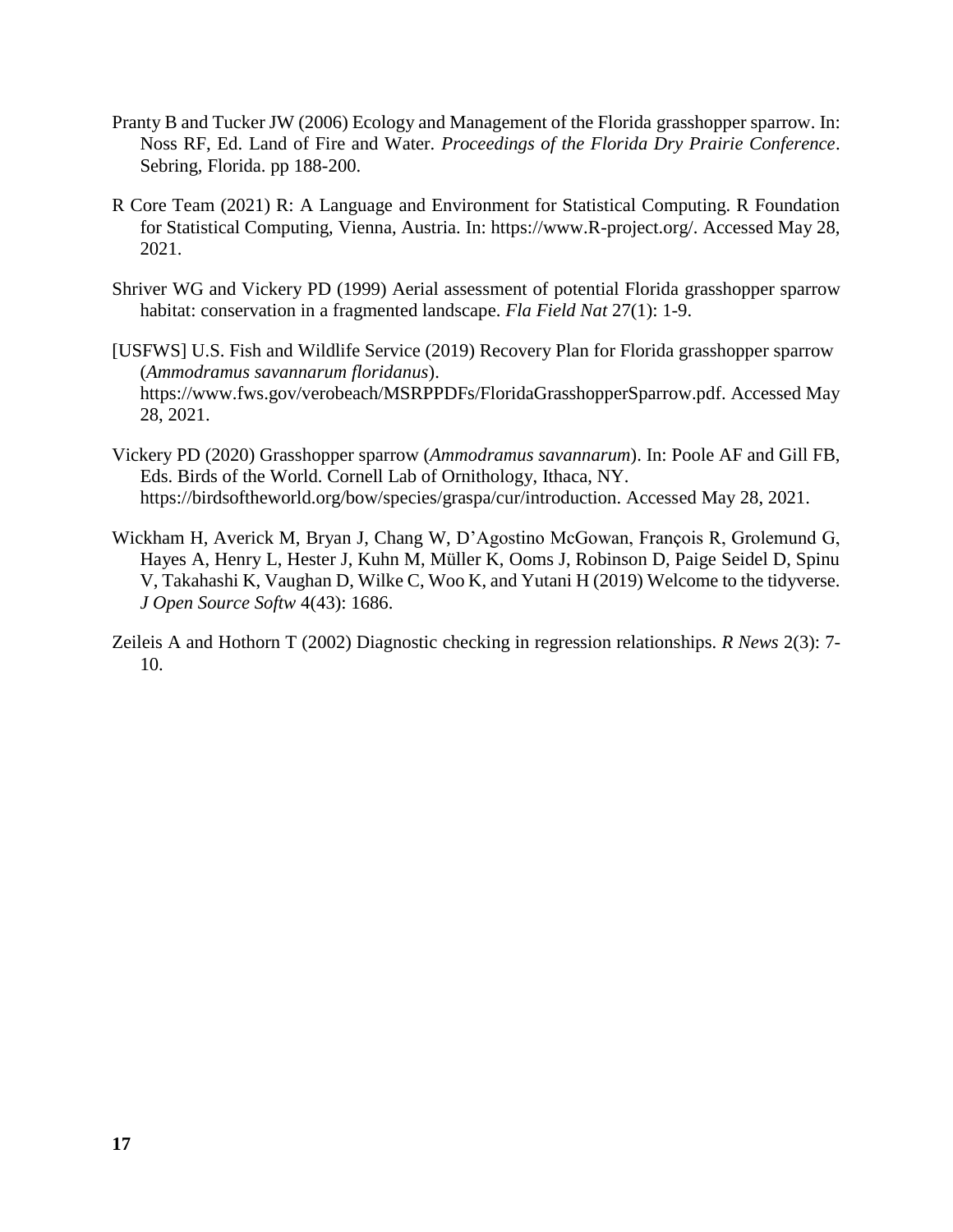| <b>Nutrient</b>                                 | NEKTON-GELB <sup>1</sup> | NEKTON-S <sup>1</sup> |
|-------------------------------------------------|--------------------------|-----------------------|
| Vitamin A, IU                                   | 4,950,000                | 6,600,000             |
| Vitamin D3, IU                                  | 7,500                    | 10,000                |
| Vitamin E (all-rac-alpha-tocopherylacetate), mg | 5,000                    | 6,664                 |
| Vitamin B1 (thiamine hydrochloride), mg         | 500                      | 670                   |
| Vitamine B2 (riboflavin), mg                    | 1,260                    | 1,680                 |
| Calcium-d-pantothenate, mg                      | 2,500                    | 3,300                 |
| Niacinamide, mg                                 | 7,500                    | 10,000                |
| Vitamine B6 (pyridoxine-hydrochloride), mg      | 500                      | 670                   |
| Folic Acid, mg                                  | 168                      | 225                   |
| Vitamin B12 (cyanocobalamine), µg               | 1,500                    | 2,000                 |
| Vitamine C (L-ascorbic acid), mg                | 12,500                   | 16,670                |
| Vitamin K3 (menadione-sodiumbisulfite), mg      | 1,000                    | 1,330                 |
| Biotin, µg                                      | 30,000                   | 30,000                |
| Fe (ferrous(II)-sulfate, monohydrate), mg       | 3,000                    | 3,000                 |
| Zn (zinc sulfate, monohydrate), mg              | 1,220                    | 1,220                 |
| Mn (mandanese(II)-oxide), mg                    | 1,250                    | 1,250                 |
| Cu (cupric(II)-sulfate, pentahydrate)           | 250                      | 250                   |
| I (calcium iodate, free of water), mg           | 100                      | 100                   |
| Co                                              | Trace                    | Trace                 |
| L-alanine                                       | $P^2$                    | ${\bf P}$             |
| L-arginine                                      | ${\bf P}$                | $\mathbf{P}$          |
| L- aspartic acid                                | ${\bf P}$                | ${\bf P}$             |
| L-cystine                                       | ${\bf P}$                | ${\bf P}$             |
| L-glutamine                                     | ${\bf P}$                | $\mathbf{P}$          |
| L-glycine                                       | ${\bf P}$                | $\mathbf{P}$          |
| L-histidine                                     | ${\bf P}$                | $\mathbf{P}$          |
| L-isoleucine                                    | ${\bf P}$                | $\mathbf{P}$          |
| L-leucine                                       | ${\bf P}$                | ${\bf P}$             |
| L-lysine                                        | ${\bf P}$                | $\mathbf{P}$          |
| DL-methionine                                   | $\mathbf P$              | $\mathbf{P}$          |
| L-phenylalanine                                 | $\mathbf P$              | $\mathbf P$           |
| L-proline                                       | P                        | $\mathbf{P}$          |
| L-serine                                        | P                        | P                     |
| L-threonine                                     | $\mathbf{P}$             | $\mathbf{P}$          |
| L-tryptophan                                    | P                        | $\mathbf{P}$          |
| L-tyrosine                                      | P                        | $\mathbf{P}$          |
| L-valine                                        | P                        | P                     |
| Beta-Apo-8 carotenoic acid ethyl ester          | $\mathbf P$              | $A^3$                 |
| Technological additive: silicic acid            | $\mathbf P$              | $\mathbf{P}$          |

Table 1. Nutrient content of NEKTON-GELB and NEKTON-S avian dietary supplements.

<sup>1</sup>Values given per kg of supplement, <sup>2</sup>P: present at unknown values, <sup>3</sup>A: absent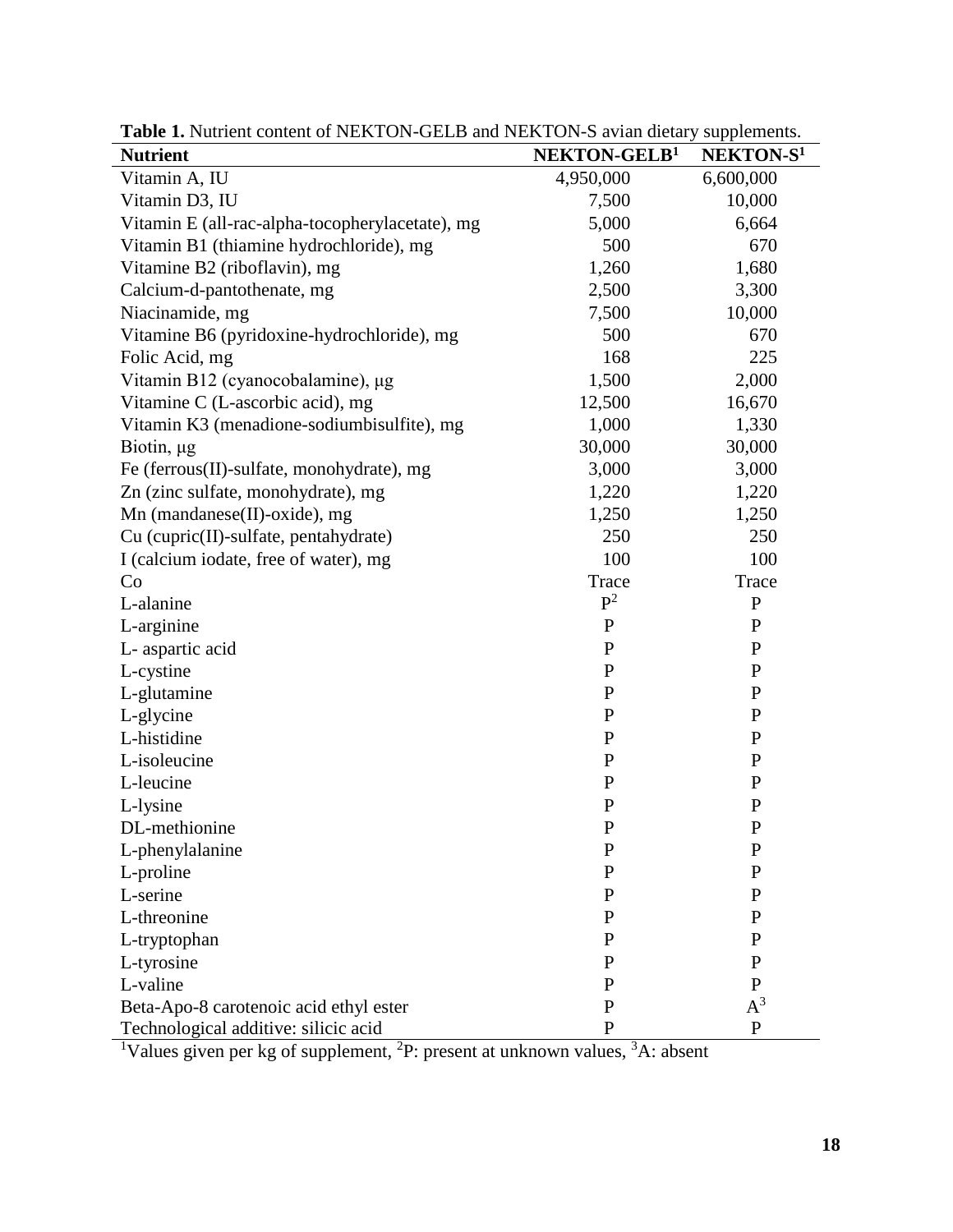

Figure 1. A) After second year female that was released into the wild as a second year and recaptured after 11 months. **B**) Captive second year male and **C**) Captive second year female photographed at White Oak for this study. The recaptured female displays notably yellower lores and wrists, as well as generally darker plumage. This trend of wild birds showing brighter plumage has been anecdotally observed in hatch year and second year males and females throughout the captive-release program.



**Figure 2. D**) anterior, **E**) dorsal, and **F**) lateral views photographed for each bird and utilized in each set of comparisons. The lores (**A**), wrists (**B**), and overall darkness (**C**) are indicated in white. Identifiable features such as the keeper's hands or the birds' color bands were blacked out to maintain blind comparison trials.